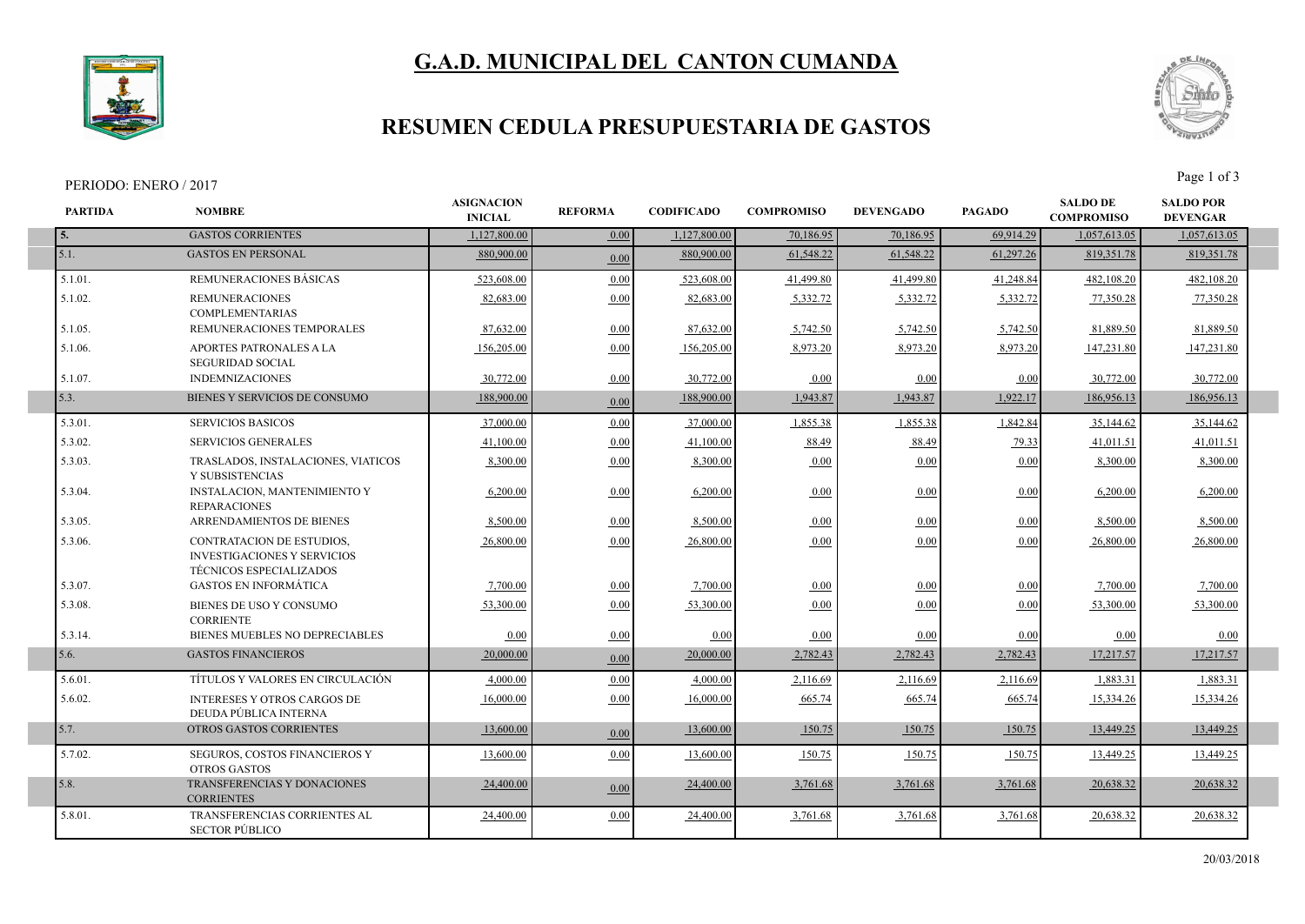# **G.A.D. MUNICIPAL DEL CANTON CUMANDA**



### **RESUMEN CEDULA PRESUPUESTARIA DE GASTOS**

#### PERIODO: ENERO / 2017<br>Page 2 of 3

I

I

I



| <b>PARTIDA</b> | <b>NOMBRE</b>                                                 | <b>ASIGNACION</b><br><b>INICIAL</b> | <b>REFORMA</b> | <b>CODIFICADO</b> | <b>COMPROMISO</b> | <b>DEVENGADO</b> | <b>PAGADO</b> | <b>SALDO DE</b><br><b>COMPROMISO</b> | <b>SALDO POR</b><br><b>DEVENGAR</b> |  |
|----------------|---------------------------------------------------------------|-------------------------------------|----------------|-------------------|-------------------|------------------|---------------|--------------------------------------|-------------------------------------|--|
| 7.             | <b>GASTOS DE INVERSIÓN</b>                                    | 3,398,099.93                        | 0.00           | 3,398,099.93      | 64,512.97         | 64,512.97        | 63,512.78     | 3,333,586.96                         | 3,333,586.96                        |  |
| 7.1.           | <b>GASTOS EN PERSONAL PARA INVERSIÓN</b>                      | 619,219.00                          | 0.00           | 619,219.00        | 44,558.32         | 44.558.32        | 44,551.71     | 574,660.68                           | 574,660.68                          |  |
| 7.1.01.        | REMUNERACIONES BÁSICAS                                        | 311,055.00                          | 0.00           | 311,055.00        | 28,519.39         | 28,519.39        | 28,512.78     | 282,535.61                           | 282,535.61                          |  |
| 7.1.02.        | <b>REMUNERACIONES</b><br><b>COMPLEMENTARIAS</b>               | 63,516.00                           | 0.00           | 63,516.00         | 4,458.07          | 4,458.07         | 4,458.07      | 59,057.93                            | 59,057.93                           |  |
| 7.1.05.        | REMUNERACIONES TEMPORALES                                     | 96,504.00                           | 0.00           | 96,504.00         | 5,101.85          | 5,101.85         | 5,101.85      | 91,402.15                            | 91,402.15                           |  |
| 7.1.06.        | <b>APORTES PATRONALES A LA</b><br><b>SEGURIDAD SOCIAL</b>     | 116,507.00                          | 0.00           | 116,507.00        | 6,479.01          | 6,479.01         | 6,479.01      | 110,027.99                           | 110,027.99                          |  |
| 7.1.07.        | <b>INDEMNIZACIONES</b>                                        | 31,637.00                           | 0.00           | 31,637.00         | 0.00              | 0.00             | 0.00          | 31,637.00                            | 31,637.00                           |  |
| 7.3.           | BIENES Y SERVICIOS PARA INVERSIÓN                             | 848,018.04                          | 0.00           | 848,018.04        | 981.41            | 981.41           | 851.41        | 847,036.63                           | 847,036.63                          |  |
| 7.3.02.        | <b>SERVICIOS GENERALES</b>                                    | 58,000.00                           | 0.00           | 58,000.00         | 851.41            | 851.41           | 851.41        | 57,148.59                            | 57,148.59                           |  |
| 7.3.03.        | TRASLADOS, INSTALACIONES<br>VIÁTICOS Y SUBSISTENCIAS          | 4,600.00                            | 0.00           | 4,600.00          | 130.00            | 130.00           | 0.00          | 4,470.00                             | 4,470.00                            |  |
| 7.3.04.        | INSTALACIONES, MANTENIMIENTOS Y<br><b>REPARACIONES</b>        | 96,644.00                           | 0.00           | 96,644.00         | 0.00              | 0.00             | 0.00          | 96,644.00                            | 96,644.00                           |  |
| 7.3.05.        | ARRENDAMIENTO DE BIENES                                       | 27,000.00                           | 0.00           | 27,000.00         | 0.00              | 0.00             | 0.00          | 27,000.00                            | 27,000.00                           |  |
| 7.3.06.        | <b>CONTRATACIONES DE ESTUDIOS E</b><br><b>INVESTIGACIONES</b> | 47.000.00                           | 0.00           | 47,000.00         | 0.00              | 0.00             | 0.00          | 47,000.00                            | 47,000.00                           |  |
| 7.3.07.        | <b>GASTOS EN INFORMÁTICA</b>                                  | 2,500.00                            | 0.00           | 2,500.00          | 0.00              | 0.00             | 0.00          | 2,500.00                             | 2,500.00                            |  |
| 7.3.08.        | BIENES DE USO Y CONSUMO DE<br><b>INVERSIÓN</b>                | 603,274.04                          | 0.00           | 603,274.04        | 0.00              | 0.00             | 0.00          | 603,274.04                           | 603,274.04                          |  |
| 7.3.14.        | BIENES MUEBLES NO DEPRECIABLES                                | 9.000.00                            | 0.00           | 9.000.00          | 0.00              | 0.00             | 0.00          | 9.000.00                             | 9,000.00                            |  |
| 7.5.           | <b>OBRAS PÚBLICAS</b>                                         | 1,619,901.89                        | 0.00           | 1,619,901.89      | 18,973.24         | 18,973.24        | 18,109.66     | 1,600,928.65                         | 1,600,928.65                        |  |
| 7.5.01.        | OBRAS DE INFRAESTRUCTURA                                      | 1,599,509.89                        | 0.00           | 1,599,509.89      | 18,973.24         | 18,973.24        | 18,109.66     | 1,580,536.65                         | 1,580,536.65                        |  |
| 7.5.04.        | OBRAS EN LÍNEAS, REDES E<br><b>INSTALACIONES ELÉCTRICAS</b>   | 10,392.00                           | 0.00           | 10,392.00         | 0.00              | 0.00             | 0.00          | 10,392.00                            | 10,392.00                           |  |
| 7.5.99.        | ASIGNACIONES A DISTRIBUIR                                     | 10,000.00                           | 0.00           | 10,000.00         | 0.00              | 0.00             | 0.00          | 10,000.00                            | 10,000.00                           |  |
| 7.7.           | OTROS GASTOS DE INVERSIÓN                                     | 13,000.00                           | 0.00           | 13,000.00         | 0.00              | 0.00             | 0.00          | 13,000.00                            | 13,000.00                           |  |
| 7.7.01.        | IMPUESTOS TASAS Y CONTRIBUCIONES                              | 0.00                                | 0.00           | 0.00              | 0.00              | 0.00             | 0.00          | 0.00                                 | 0.00                                |  |
| 7.7.02.        | SEGUROS, COSTOS FINANCIEROS Y<br><b>OTROS GASTOS</b>          | 13,000.00                           | 0.00           | 13,000.00         | 0.00              | 0.00             | 0.00          | 13,000.00                            | 13,000.00                           |  |
| 7.8.           | TRANSFERENCIAS Y DONACIONES PARA<br><b>INVERSIÓN</b>          | 297,961.00                          | 0.00           | 297,961.00        | 0.00              | 0.00             | 0.00          | 297,961.00                           | 297,961.00                          |  |
|                |                                                               |                                     |                |                   |                   |                  |               |                                      |                                     |  |
|                |                                                               |                                     |                |                   |                   |                  |               |                                      |                                     |  |